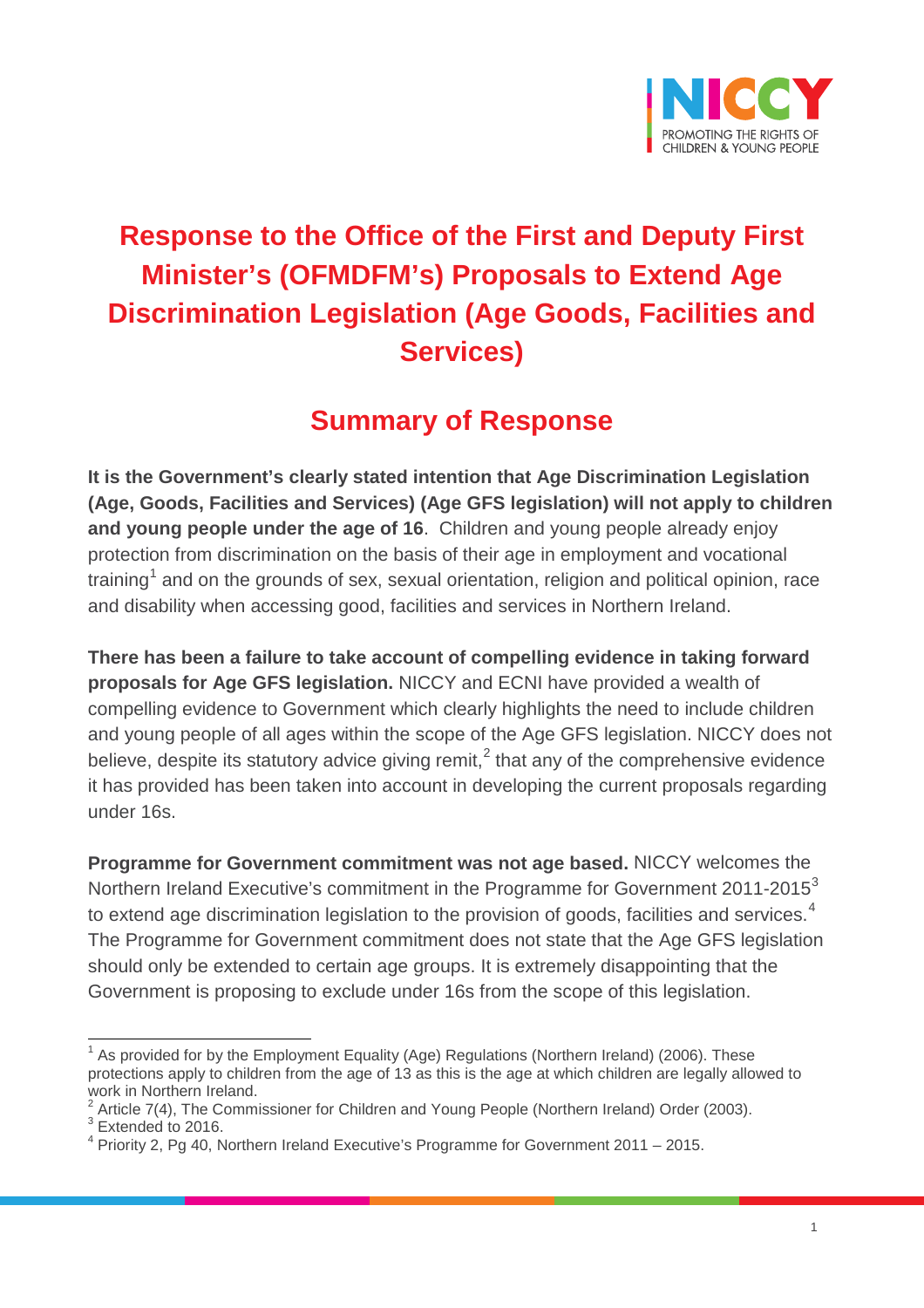

**The proposed legislation must comply with children's and human rights standards.** The United Nations Convention on the Rights of the Child (UNCRC) should serve as the underpinning framework for all decisions concerning children's lives. The proposed exclusion of under 16s from the legislation is not in compliance with three of the principles of the UNCRC, Articles 2 - the right of the child to protection from discrimination on any basis,  $3$  – the best interests of the child and  $6$  – the right to develop and fulfil maximum potential. Nor is it compliant with Article 14 of the ECHR - the right to protection from discrimination in the enjoyment of all of the other Convention rights. [5](#page-1-0) Neither of these Conventions places an age range on protection from discrimination; both the UNCRC and the ECHR, as incorporated by the Human Rights Act 1998, apply to everyone, regardless of their age.

The Committee on the Rights of the Child has addressed the issue of discrimination faced by children and young people. It also expressed its concern at the general climate of intolerance and negative public attitudes towards children, including in the media, highlighting that this may often be the underlying cause of further infringements of their rights.<sup>[6](#page-1-1)</sup> The Committee made a recommendation that the Government ensure full protection against discrimination on any grounds, including by taking, *"…urgent measures to address the intolerance and inappropriate characterization of children, especially adolescents, within the society, including in the media"*[7](#page-1-2)

The Committee also recommended that the Government take, *"…all necessary measures to ensure that cases of discrimination against children in all sectors of society are addressed effectively, including with disciplinary, administrative or – if necessary – penal sanctions."*[8](#page-1-3)

In the recent Report of the UK Children's Commissioners to the UN Committee on the Rights of the Child for the Examination of the Fifth Periodic Report of the United Kingdom of Great Britain and Northern Ireland the Commissioners recommended that, *"The State Party and devolved governments should provide equal legislative protection for children against age discrimination and remove all exemptions relating to children under their* 

<span id="page-1-0"></span><sup>&</sup>lt;sup>5</sup> Article 14 of the ECHR prohibits discrimination with respect to rights under the Convention, i.e. an applicant must prove discrimination in the enjoyment of a specific right that is guaranteed elsewhere in the Convention.

<span id="page-1-1"></span><sup>&</sup>lt;sup>6</sup> Concluding Observations on the United Kingdom of Great Britain and Northern Ireland. CRC/C/GBR/CO/4. Para. 24.<br><sup>7</sup> Ibid, Para. 25(a).

<span id="page-1-2"></span>

<span id="page-1-3"></span><sup>&</sup>lt;sup>8</sup> *Ibid*, Para. 25(c).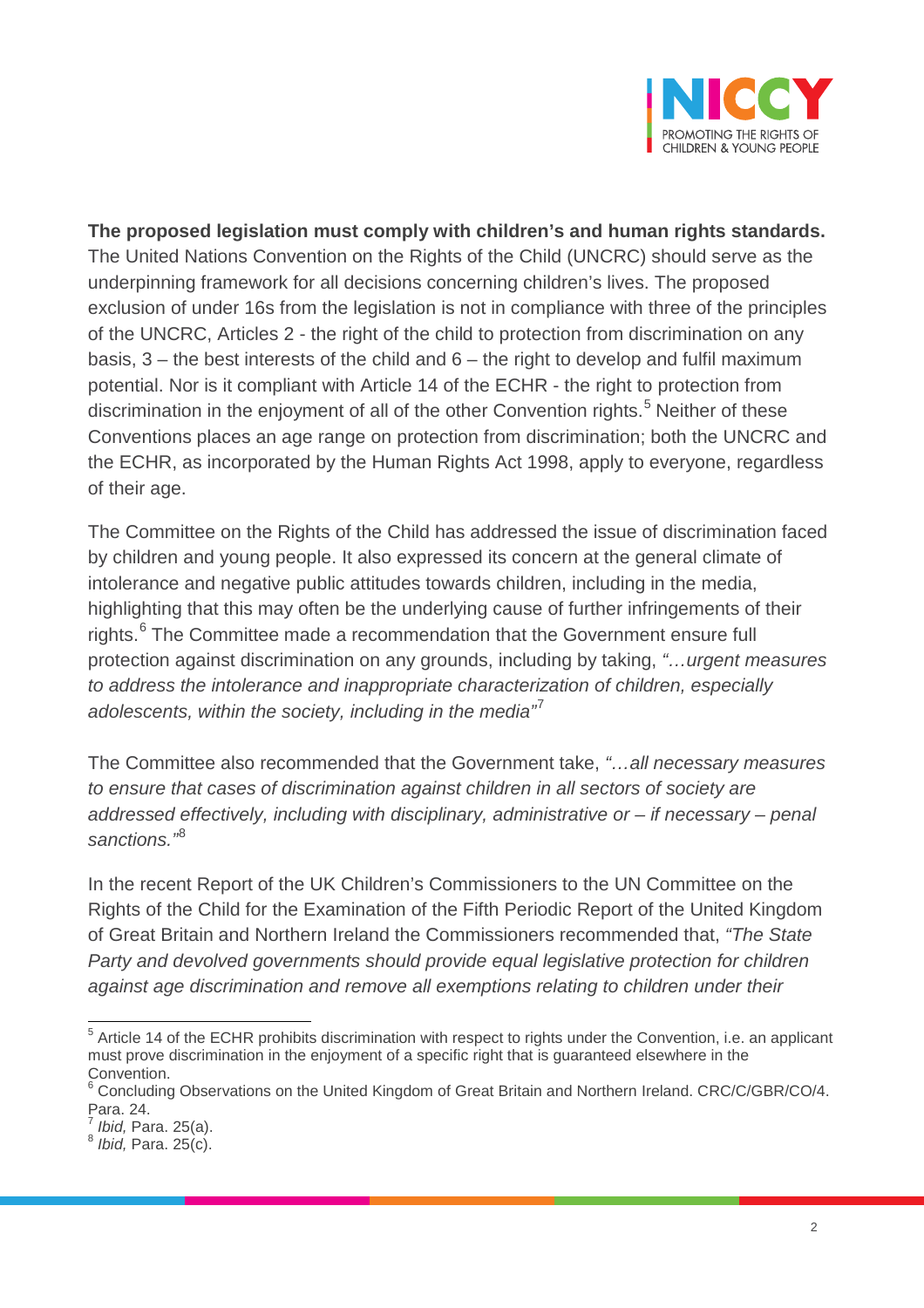

*equality legislation, unless these can be objectively justified."*[9](#page-2-0)

**Political decision has already been taken on the scope of the legislation despite overwhelming support for the inclusion of all ages in the legislation.** Comments made by the Junior Ministers<sup>[10](#page-2-1)</sup> and Officials<sup>[11](#page-2-2)</sup> are clear that the scope of the legislation is a decision which has been arrived at through political consensus. Little indication has been given that there is any potential to change the scope of the legislation, despite the current consultation exercise. Research shows overwhelming support for the inclusion of people of all ages in future Age GFS legislation. A survey carried out by Age NI and Age Sector Platform found that 90% of people aged 65 and over agree or strongly agree that the legislation should extend to people of all ages. This figure was higher among the general population with 92% agreeing/strongly agreeing that the legislation should extend to people of all ages.<sup>[12](#page-2-3)</sup> Research has also shown significant political support for the legislation, with 87% of MLAs agreeing that it must be a priority for this current NI Executive to deliver legislation outlawing age discrimination.<sup>[13](#page-2-4)</sup>

#### **There is significant evidence that children and young people experience**

**discrimination**. The 2010 Young Life and Times Survey found that 83% of respondents agreed that young people are judged negatively just because they are young. This is in contrast to 43% and 37% of respondents to the 2008 and 2014 Northern Ireland Life and Times Survey respectively who felt that older people are treated worse than people in the general population because of their age. Children across Northern Ireland suffer disproportionately high levels of mental ill health. In a survey of 752 young people, 27% stated that they have had a concern about their mental health.<sup>[14](#page-2-5)</sup> In Northern Ireland in 2013/14, only £19.4m was allocated to Child and Adolescent Mental Health Services (CAMHS), which equates to 7.8% of the total planned mental health expenditure for that

<span id="page-2-4"></span><span id="page-2-3"></span>

<span id="page-2-5"></span><sup>14</sup> Children's rights survey to inform young person's report to the Committee on the Rights of the Child, January 2015, Children's Law Centre and Save the Children.

<span id="page-2-0"></span><sup>&</sup>lt;sup>9</sup> 1<sup>st</sup> July 2015

<span id="page-2-1"></span><sup>&</sup>lt;sup>10</sup> Committee for the Office of the First Minister and deputy First Minister Offical Report (Hansard) Age Discrimination Legislation: OFMDFM Junior Ministers and Officials, 15<sup>th</sup> April 2015.

<span id="page-2-2"></span> $11$  Meeting with Age Sector organizations and OFMDFM, Castlebuildings,  $20<sup>th</sup>$  April 2015, Age GFS Consultation event, City Hotel, Derry, OFMDFM, 28<sup>th</sup> July 2015, Age GFS Consultation event, Grosvenor Hall, Belfast, OFMDFM, 18<sup>th</sup> August 2015.

 $^{12}$  Millward Brown Research, commissioned by Age NI and Age Sector Platform, 29 May 2014<br> $^{13}$  MLA research panel, December 2013, complied by Stratagem and ComRes. (MLA Research Panel, Dec 13, compiled by Stratagem and ComRes). ComRes surveyed 40 MLAs between 29 October – 25 November<br>2013 by self-completion postal questionnaire and online. Data is weighted by party group and region).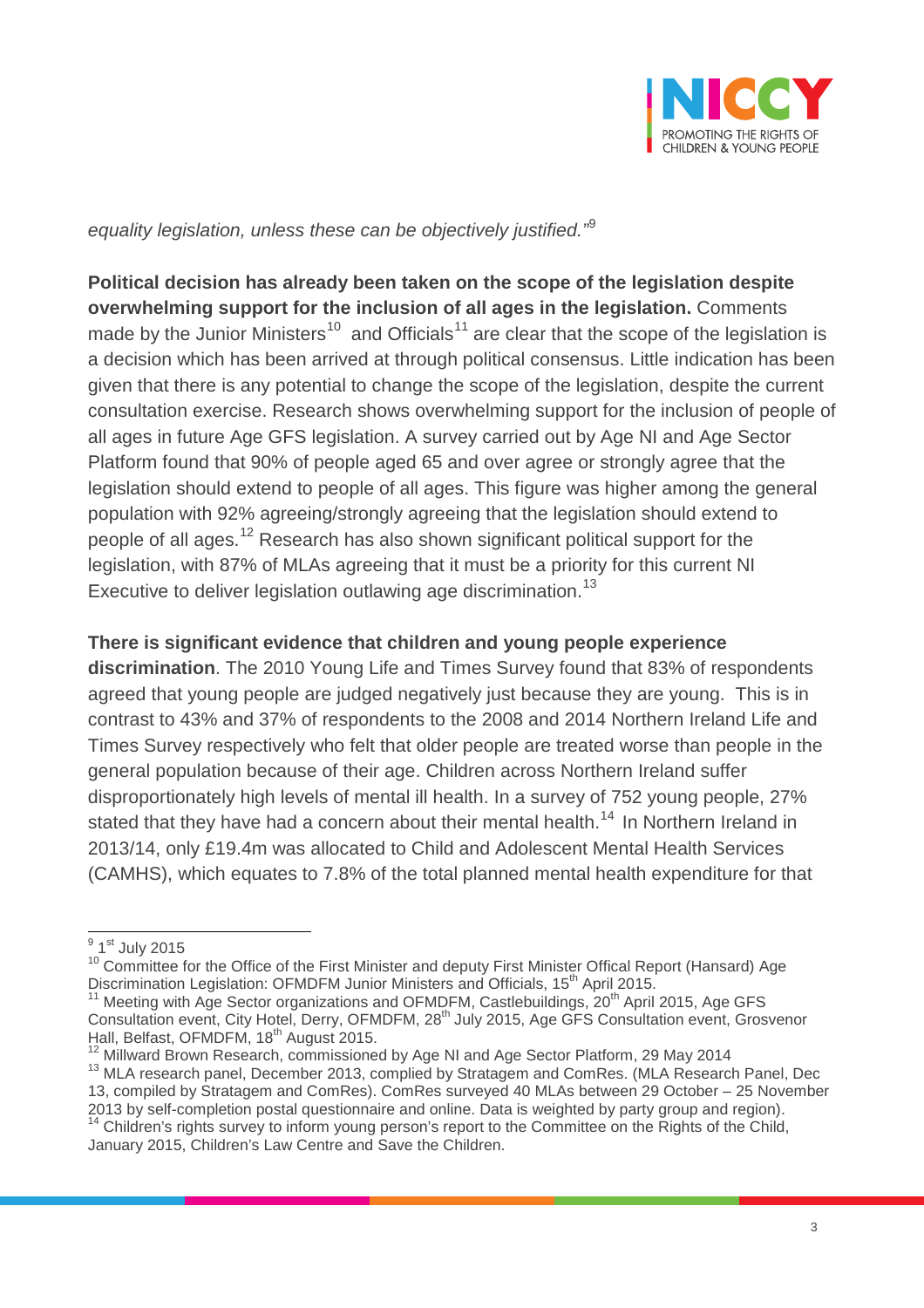

period,<sup>[15](#page-3-0)</sup> despite the fact that children and young people under 18 represent almost a quarter of Northern Ireland's population.

**No rationale has been provided for the proposed exclusion of under 16s within the scope of the legislation**. This presents significant challenges in attempting to address the reasons why it is proposed that children under 16 should not be protected in future Age GFS legislation. NICCY does not believe that there is any legal or practical reason for this exclusion.

It has been suggested one of the reasons for the exclusion of under 16s from the scope of the legislation is a fear of undermining parental rights. It is NICCY's view that this fear is unfounded. It is our experience that parents are supportive of their children being protected from age discrimination in accessing goods, facilities and services, particularly where this protection should ensure equal access to vital services in areas such as health, including mental health and education.

**The exclusion of under 16s from the legislation may result in further cuts to vital children's services.** NICCY has serious concerns about what the proposed exclusion of under 16s from Age GFS legislative protections will mean for children and young people's services. Research by NICVA has found that children and young people are the group hardest hit by funding cuts.<sup>[16](#page-3-1)</sup> It is obvious that where legislative protections from age discrimination in accessing services exist for one group, this group will be protected from less favourable treatment in accessing these services. NICCY is extremely concerned that when decisions are made regarding the allocation of extremely limited funding for services, children's services will be disproportionately cut as they are the only group not protected. This is potentially one of the most serious issues with regard to the proposed exclusion of under 16s from the scope of the Age GFS legislation and comes at a time of already devastating cuts to education and youth services and chronically underfunded child and adolescent mental health services.

**Accelerated Passage will not allow for adequate scrutiny of the legislation.** NICCY believes that the use of the Accelerated Passage procedure with regard to the Age GFS legislation and the consequent removal of the vital role of the OFMDFM Committee have

<span id="page-3-0"></span> $15$  Information received by the Children's Law Centre from the Health and Social Care Board, dated  $17<sup>th</sup>$ February 2015.

<span id="page-3-1"></span><sup>&</sup>lt;sup>16</sup> http://www.nicva.org/article/cutswatchni-results-are-coming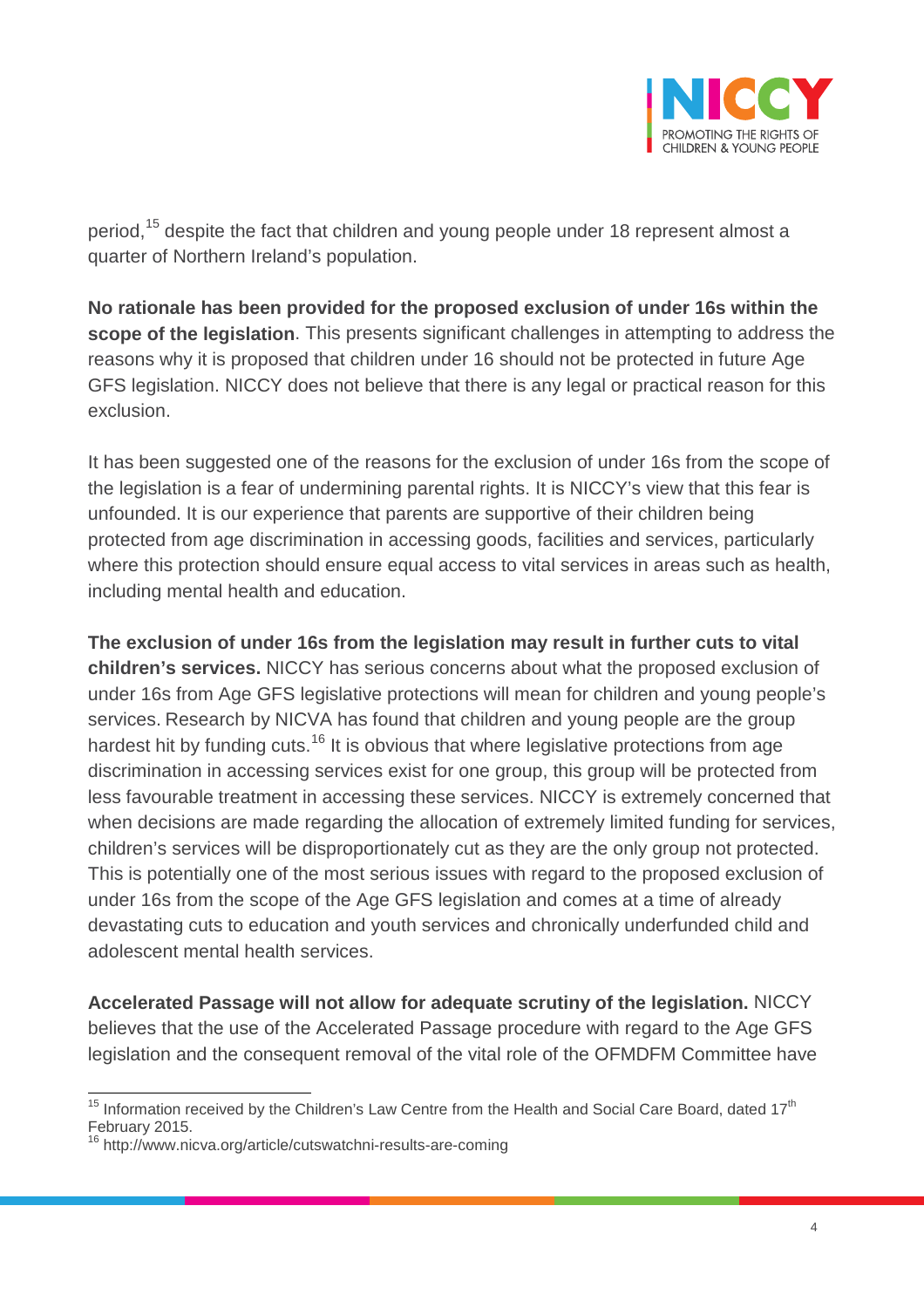

the potential to result in flawed and inadequately tested law.

**The draft EU Commission Directive on the provision of goods and services 2008/0140**[17](#page-4-0) **proposes to ban discrimination on a number of grounds including age**. We are aware that discussions are ongoing regarding the Directive and there is no agreed date for adoption. However, if this Directive is adopted the UK Government and its devolved administrations will be required to extend their legal frameworks to extend Age GFS protections to children and young people within 2 years of adoption. In light of this, it is NICCY's firm view that legislation which covers all age groups should be introduced now.

**NICCY agrees that Age GFS protections should include education and health and social care without exceptions. All children should have access to protection from age discrimination regardless of their age**. NICCY has provided detailed evidence to OFMDFM regarding the difficulties young people face in accessing age–appropriate health and social care services and education.<sup>[18](#page-4-1)</sup> None of these have been included in the consultation document. Examples include the continued admission of children into adult psychiatric wards, the lack of availability of certain services including crisis intervention and drug and alcohol services and tier two CAMHS services for deaf children, inconsistencies in the age at which young people transition into adult services, no forensic inpatient psychiatric facility for under 18s in Northern Ireland, difficulties in accessing educational welfare services, children with learning disabilities transitioning in education and the use of arbitrary age limits to access certain education services such as literacy support.

**The proposed financial services exception is too broad as it will continue to allow financial service providers to use a person's age as a criterion in designing financial services products.** This will not address the issue of young people being able to access a range of financial services on an equal basis to everyone else, including moped and car insurance for 16 and 17 year olds.

### **Section 75 is intended to be used as a policy formulation tool however, NICCY is**

<span id="page-4-0"></span><sup>&</sup>lt;sup>17</sup> Proposal for a Council Directive on implementing the principle of equal treatment between persons irrespective of religion or belief, disability, age or sexual orientation, 2008/0140.

<span id="page-4-1"></span><sup>&</sup>lt;sup>18</sup> Proposals for reform. Strengthening Protection for all Ages. Protecting children and young people against unlawful age discrimination in the provision of goods and services, NICCY and the ECNI, June 2013, Pgs. 20-26.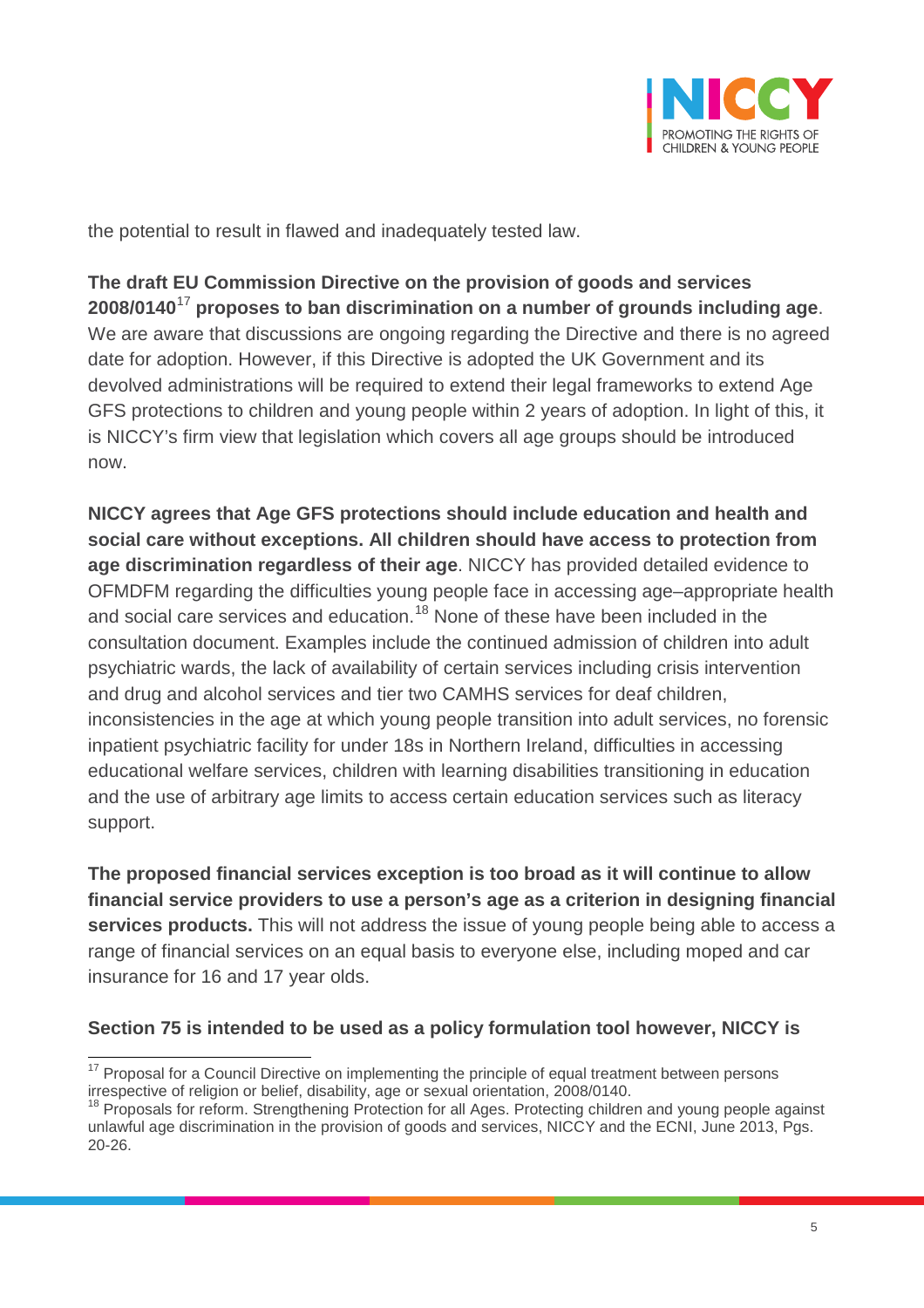

**highly concerned that there is limited potential to change the proposed scope of the Age GFS legislation, despite the views expressed by consultees and advice given by NICCY to the Department**. The proposed exclusion of under 16s from the scope of the legislation has significant potential for adverse impact on this group, who are protected under the age category in section 75 (NI Act 1998). NICCY has serious concerns about how genuine this consultation exercise is and believes that there is significant evidence to indicate that the outcome of this consultation with regard to the scope of the legislation has been pre-determined from the outset.

**It is vital that child accessible documentation is produced and direct consultation is carried out with children of all ages as a matter of priority.** NICCY has concerns that there may be limited consultation with children as part of this process, particularly given the statement in the EQIA that, *"…this policy will not directly impact those aged under 16, as this age group is not included in these proposals"*. [19](#page-5-0) NICCY disagrees entirely with this and firmly believes that this policy will significantly directly impact on children and young people under 16 through their proposed exclusion.

**Young people will have only have 10 weeks to respond to this consultation document, falling short of the obligations outlined above under OFMDFM's Equality Scheme.** Given the significance of this policy on the lives of children and young people, we are concerned that the young person friendly version of the consultation document was not made available from the beginning of this consultation process and consulted upon for a minimum of 12 weeks..

**We consider the content of the young person friendly version of the consultation document to be incomplete**. While information on the main proposals has been included in the document, there has been no attempt to include information in this version which relates to the EQIA, including the types of discrimination children and young people face on grounds of their age. It would therefore appear that OFMDFM is not seeking the views of young people on the EQIA in its young person friendly version of the consultation document. This is not in compliance with OFMDFM's Equality Scheme.

#### **There is a statutory obligation, under Schedule 9 paragraph 9(2) of the Northern**

<span id="page-5-0"></span> $19$  Pg. 99, Proposals to extend Age Discrimination Legislation (Age Goods, Facilities and Services) – consultation document, OFMDFM, July 2015.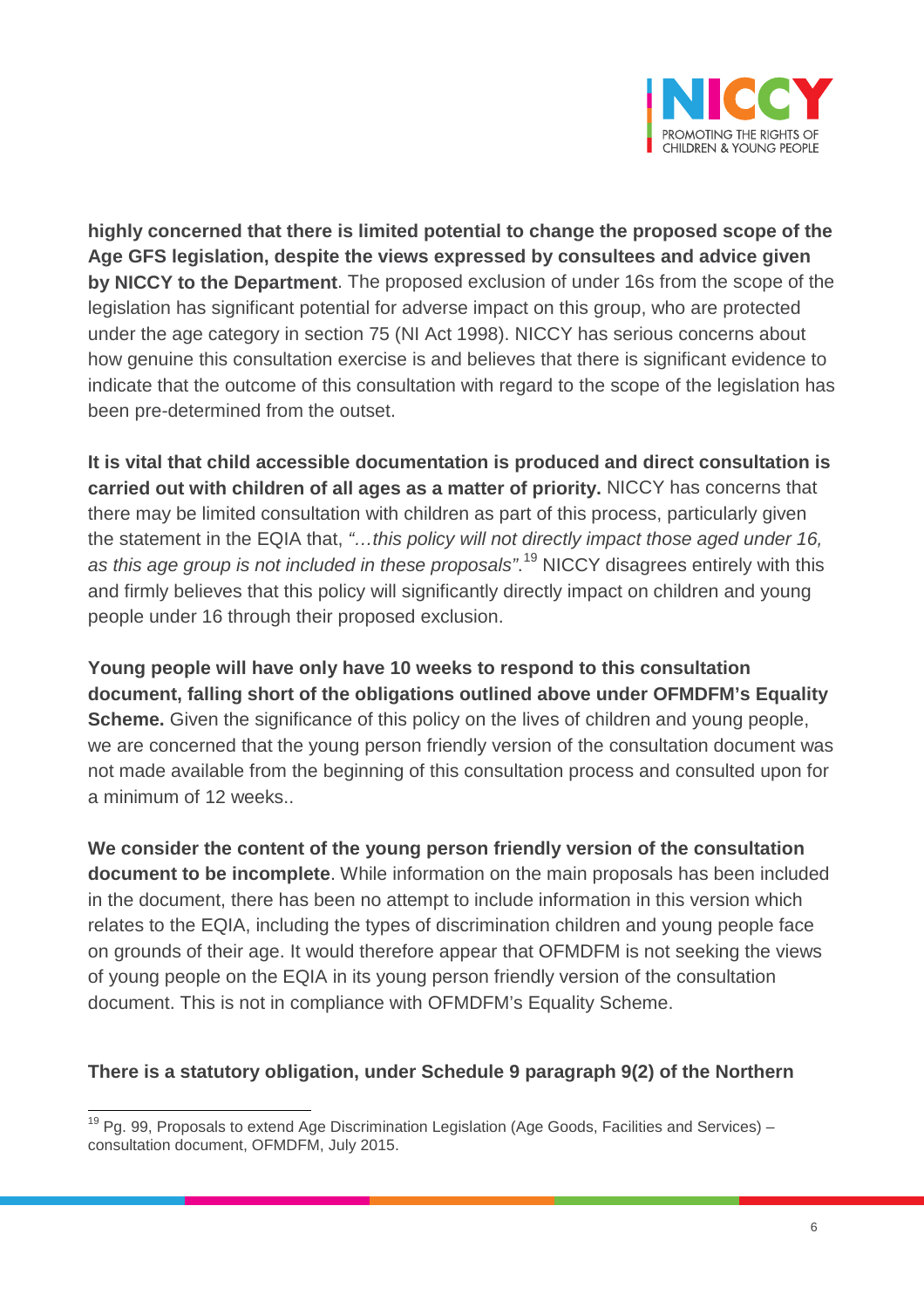

**Ireland Act 1998, on all public authorities to take into account any EQIA and consultation carried out in relation to the policy.** A commitment to this is included within OFMDFM's approved Equality Scheme.<sup>[20](#page-6-0)</sup> It is essential that OFMDFM fully complies with this commitment and can clearly show how views expressed through consultation on the current proposals and the EQIA have been taken into account in progressing future Age GFS legislation.

**It is NICCY's firm view that the sole proposed 'mitigating measure' for under 16s who will be excluded from the legislation falls far short of what is required under section 75 of the Northern Ireland Act 1998.** The section in the EQIA on mitigation of adverse impact refers to ongoing work on the Ten Year Strategy for Children and Young People. The Children's Strategy will not provide any legislative protection for under 16s from age discrimination in accessing goods, facilities and services. We do not believe that this can be viewed as mitigating in any way against the significant adverse impact which will be suffered by under 16s on grounds of age and multiple identity under 16s on grounds of disability, sexual orientation, race, people with dependents and gender.

**As adverse impacts have been identified and neither mitigation of adverse impact on the enjoyment of equality of opportunity or promotion of equality of opportunity are proposed in the EQIA, NICCY believes that this failure is a breach of OFMDFM's approved Equality Scheme**. There is a statutory obligation on OFMDFM to take action to mitigate against adverse impact as well as to proactively promote equality of opportunity in order to comply with section 75.

**Case law in Britain is clear that consultation must be fair.** In the recent Supreme Court case of Moseley R (ota) v. London Borough of Haringey<sup>[21](#page-6-1)</sup> the court endorsed the long standing core principles of consultation as the embodiment of fairness, known as the Gunning principles.<sup>[22](#page-6-2)</sup> These are that consultation must be at a time when proposals are still at a formative stage; the proposer must give sufficient reasons for its proposal to permit intelligent consideration and response; adequate time must be given for consideration and response and the product of consultation must be conscientiously taken into account in finalising any statutory proposals. It is NICCY's view that in the current consultation the proposals are not at a formative stage as the decision to exclude under

<span id="page-6-0"></span><sup>&</sup>lt;sup>20</sup> Para 4.2, Practical Guidance on Equality Impact Assessments, Equality Commission for Northern Ireland, February 2005.

 $21$  [2014] UK 56

<span id="page-6-2"></span><span id="page-6-1"></span><sup>22 [1985] 84</sup> LGR 168